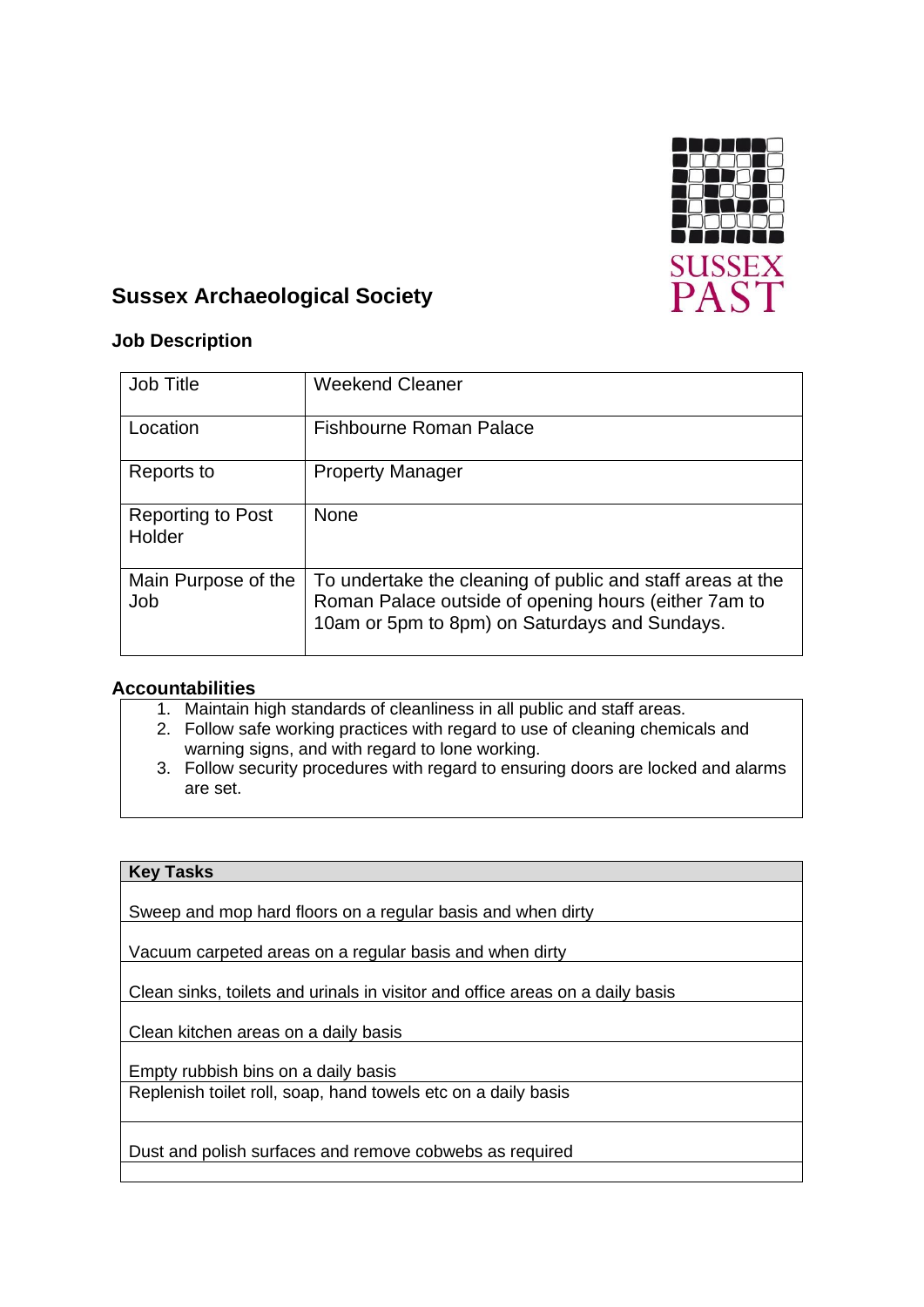**This job description sets out the accountabilities of the post at the time when it was drawn up. Such accountabilities may vary from time to time without changing the general character of the accountabilities or the level of responsibility entailed. Such variations are a common occurrence and cannot of themselves justify a reconsideration of the grading or pay of the post.**

## **Person Specification**

| <b>Criteria</b>               | <b>Competency</b>                                                       | <b>Essential</b> | <b>Desirable</b> |
|-------------------------------|-------------------------------------------------------------------------|------------------|------------------|
| Key abilities<br>and skills   | Ability to work alone.                                                  |                  |                  |
|                               | High standards of cleanliness and<br>excellent attention to detail.     | $\sqrt{}$        |                  |
|                               | Very reliable and trustworthy.                                          | $\sqrt{}$        |                  |
|                               |                                                                         |                  |                  |
|                               |                                                                         |                  |                  |
|                               |                                                                         |                  |                  |
|                               |                                                                         |                  |                  |
| Education &<br>Qualifications | Level 2 literacy and numeracy skills                                    |                  | $\sqrt{ }$       |
| Knowledge &<br>Experience     | Experience of cleaning in a similar<br>working environment              | $\sqrt{}$        |                  |
|                               | Understanding of health & safety<br>considerations relating to the role | $\sqrt{}$        |                  |
|                               |                                                                         |                  |                  |
|                               |                                                                         |                  |                  |
|                               |                                                                         |                  |                  |
|                               |                                                                         |                  |                  |

#### **Cleaner**